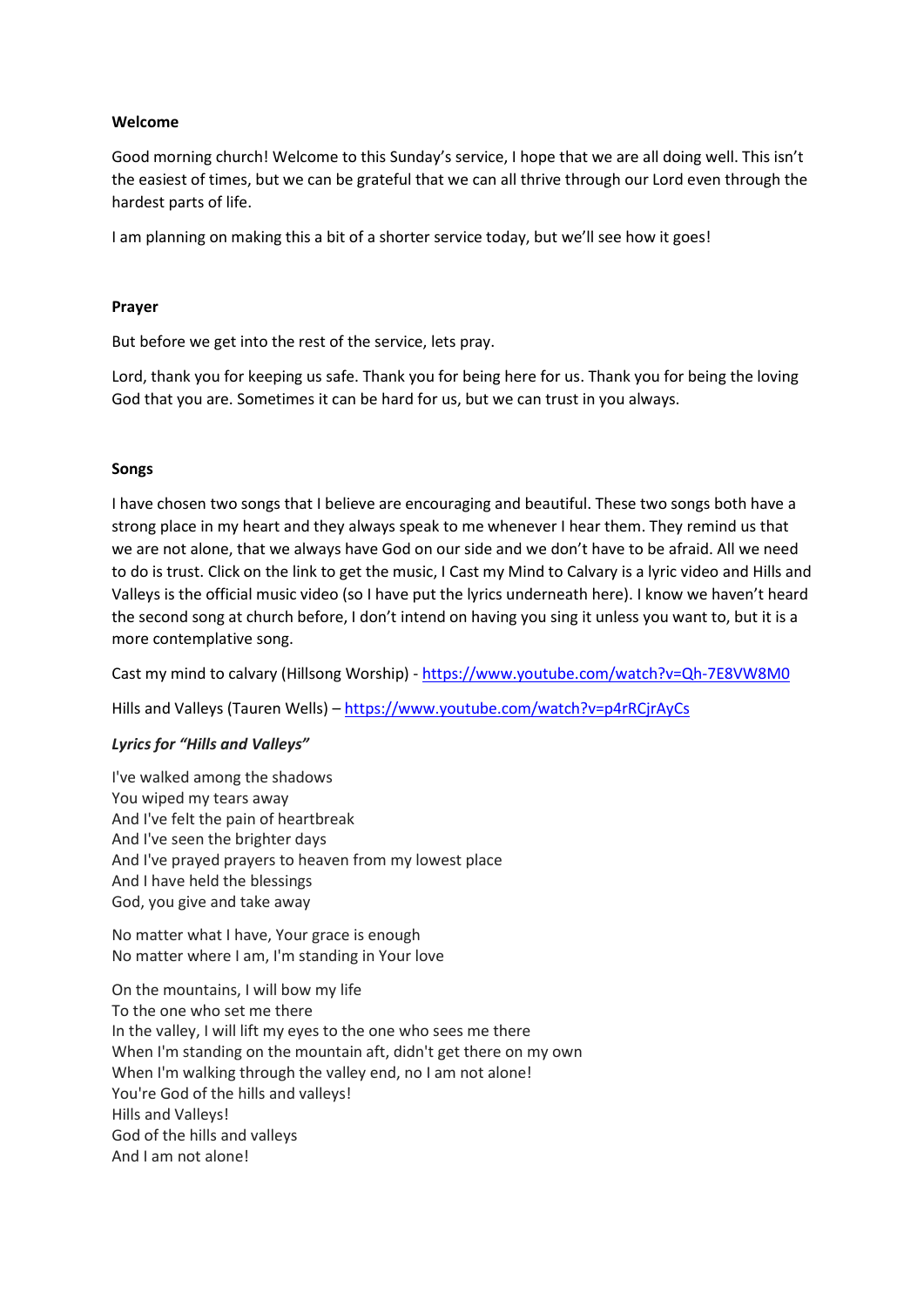I've watched my dreams get broken In you I hope again! No matter what I know Know I'm safe inside Your hand

On the mountains, I will bow my life To the one who set me there In the valley, I will lift my eyes to the one who sees me there When I'm standing on the mountain aft, didn't get there on my own When I'm walking through the valley end, no I am not alone! You're God of the hills and valleys! Hills and Valleys! God of the hills and valleys And I am not alone!

Father, you give and take away Every joy and every pain Through it all you will remain Over it all!

Father, you give and take away Every joy and every pain Through it all you will remain Over it all!

On the mountains, I will bow my life To the one who set me there (to the one who set me there) In the valley, I will lift my eyes to the one who sees me there When I'm standing on the mountain aft, didn't get there on my own When I'm walking through the valley end, no I am not alone! You're God of the hills and valleys! Hills and Valleys! God of the hills and valleys And I am not alone! You're God of the hills and valleys! Hills and Valleys! God of the hills and valleys And I am not alone!

And I will choose to say "Blessed be Your name, yeah, yeah"

And I am not alone